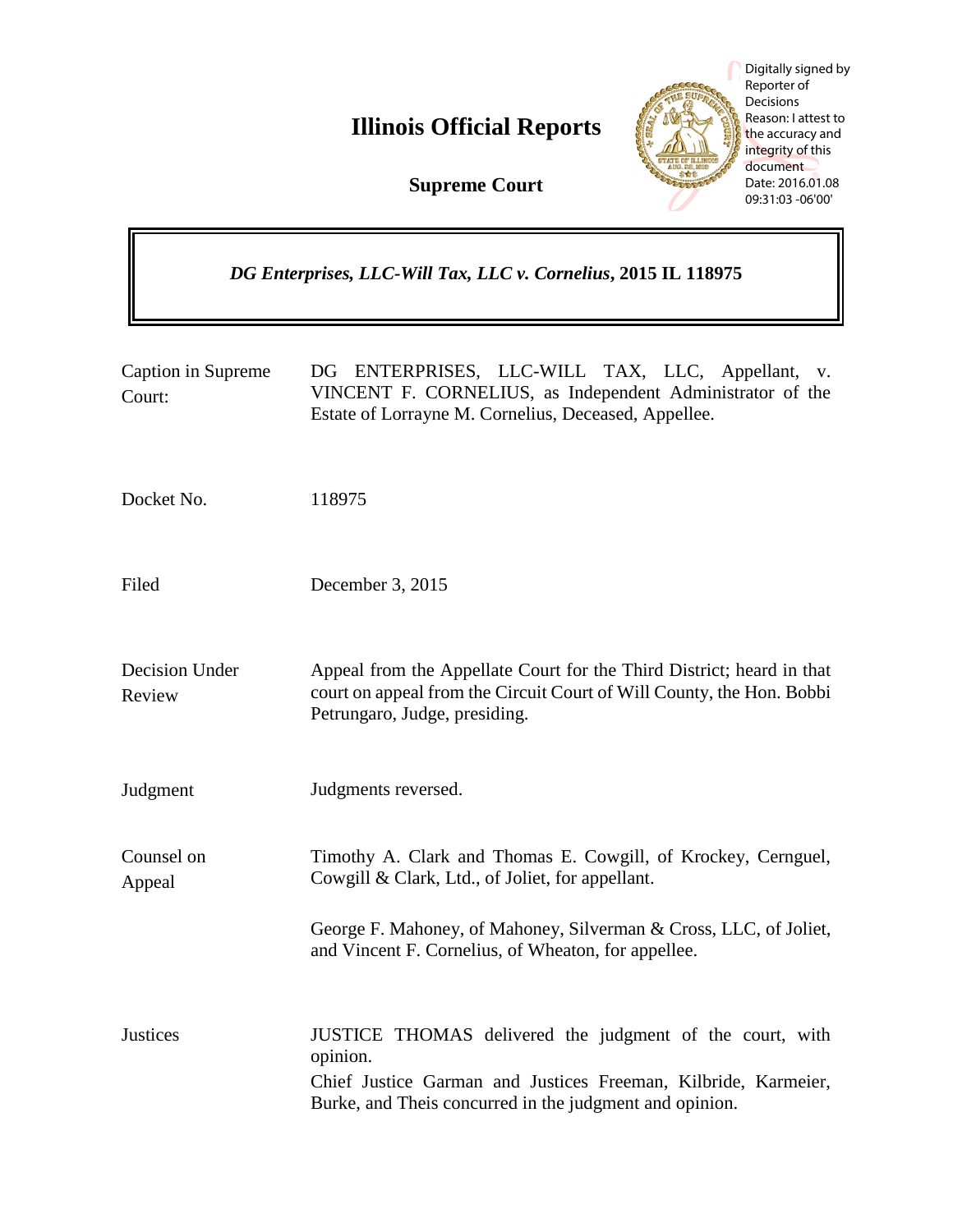#### **OPINION**

 $\P$  1 The principal issues presented in this case are (1) whether an order issuing a tax deed is void and subject to collateral attack because of the failure to include the address and phone number of the county clerk in the publication and certified mail take notices that were required to be sent to the delinquent owner prior to the issuance of the tax deed and (2) whether due process standards were violated where certified mail notices to the owner were return unclaimed. We answer both questions in the negative.

#### ¶ 2 BACKGROUND

¶ 3 The petitioner, DG Enterprises, LLC-Will Tax, LLC, purchased the 2007 delinquent real estate taxes for the property commonly known as 716 Henderson Avenue, Joliet, Illinois, from the Will County collector at a public auction on November 6, 2008.

¶ 4 Section 22-5 of the Property Tax Code (Tax Code) provides that in order to seek a tax deed after the tax sale, the tax purchaser must deliver a "Notice of sale and redemption rights" (Take Notice I) to the county clerk to be given to the party in whose name the taxes were last assessed. 35 ILCS 200/22-5 (West 2008). This notice must be delivered to the county clerk within 4 months and 15 days after the tax sale, and the county clerk must mail the notice within 10 days of receipt by registered or certified mail. *Id.*

¶ 5 On February 4, 2009, in accord with requirements of section 22-5 of the Tax Code, the petitioner drafted and then requested that the Will County clerk send by certified mail the completed Take Notice I form to the respondent, Lorrayne M. Cornelius,<sup>1</sup> the owner of record and the party in whose name taxes were last assessed. The Take Notice I advises the party that his or her property has been sold for delinquent taxes, that redemption can be made until the specified date, and that a petition for tax deed will be filed by the tax purchaser if redemption is not made. *Id.*; *In re Application of the County Collector*, 225 Ill. 2d 208, 212 (2007). Section 22-5 requires that the Take Notice I form be in at least 10 point type in the form set forth in the statute "completely filled in." 35 ILCS 200/22-5 (West 2008). The petitioner filled in all of the required information for the Take Notice I except the address and phone number for the Will County clerk. The certified mail notice was returned by the post office unclaimed.

¶ 6 The redemption period before the tax sale was eventually extended to November 4, 2011. The petitioner ordered a title examination and a commitment for title insurance showing the necessary parties for tax deed. The examination and commitment for title insurance showed that title to the property in question was vested in Lorrayne M. Cornelius and also revealed the names of other persons interested in the property.

¶ 7 The Tax Code provides that "within 6 months but not less than 3 months prior to the expiration of the redemption period," the tax purchaser may file a petition in the circuit court seeking an order directing the county clerk to issue a tax deed to the property if it is not redeemed from the sale. 35 ILCS 200/22-30 (West 2010). On July 6, 2011, within the applicable statutory time frame, the petitioner filed a petition for tax deed.

 $\overline{a}$ 

<sup>1</sup>Lorrayne M. Cornelius is now deceased, and Vincent F. Cornelius, as independent administrator of her estate, has been substituted as party respondent.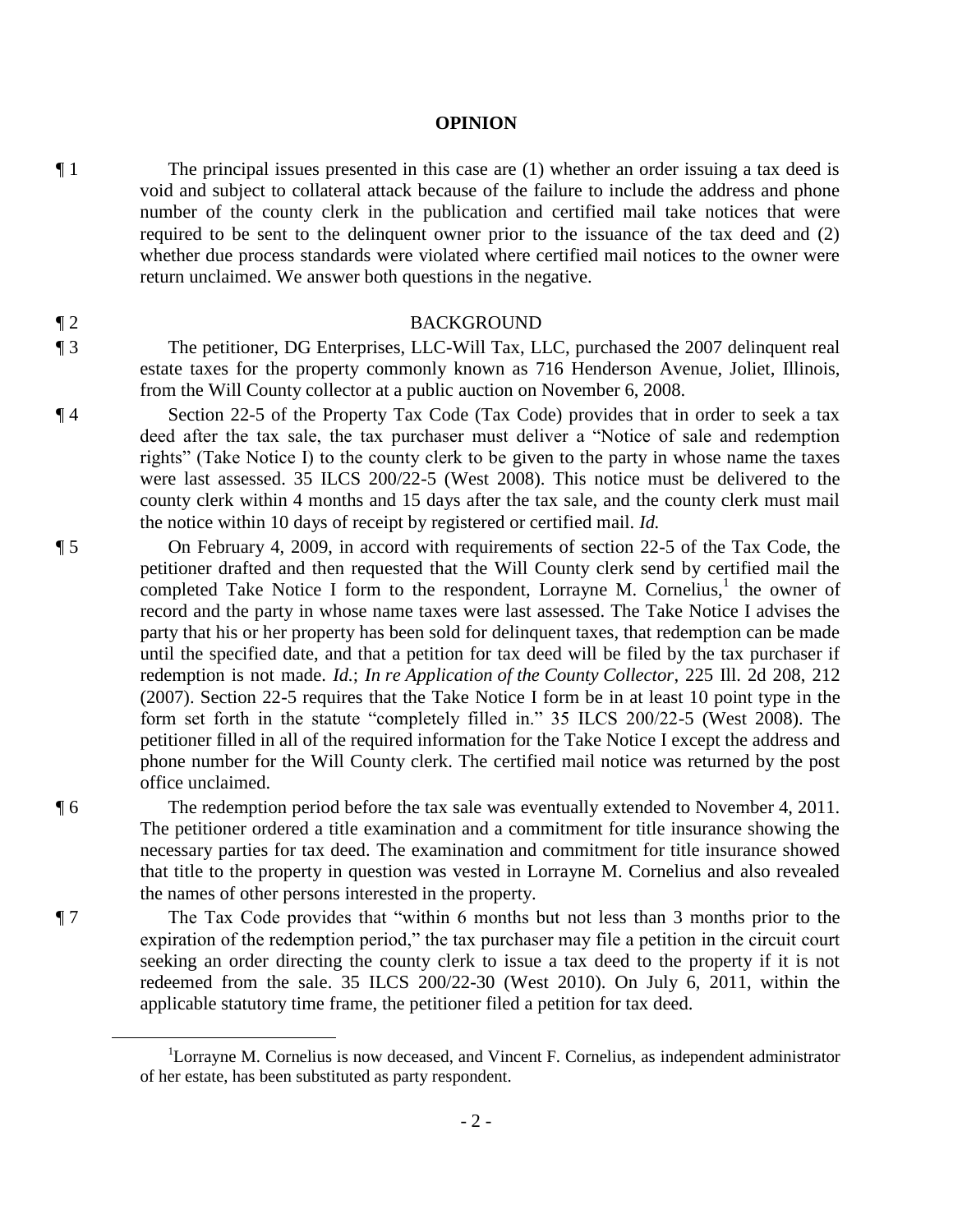¶ 8 In order to receive an order issuing a tax deed, the redemption period must expire without any redemption taking place, and the tax purchaser must prove to the circuit court that it has strictly complied with the statutory notice provisions set forth in sections 22-10 through 22-25 of the Tax Code (35 ILCS 200/22-10 through 22-25 (West 2010)). 35 ILCS 200/22-30 (West 2010); *In re Application of the County Collector*, 225 Ill. 2d at 213. Section 22-10 of the Tax Code provides for a second notice (Take Notice II) to be sent to the owners, occupants or parties interested in the delinquent property not less than three months or more than six months prior to the expiration of the period of redemption. 35 ILCS 200/22-10 (West 2010). The required format of the Take Notice II in section 22-10 is nearly identical to the Take Notice I in section 22-5, and both require the address and phone number of the county clerk to be filled in.

¶ 9 In addition to the Take Notice II in section 22-10, the Tax Code also requires in section 22-25 that the clerk of the circuit court of the county in which the property is located send a take notice by certified mail. 35 ILCS 200/22-25 (West 2010). Section 22-25 provides that the petitioner is to prepare and deliver to the clerk of the court the take notice under this section, which is to "be identical in form to that provided by Section 22-10." *Id.*

¶ 10 Finally, the Tax Code provides that the petitioner is to "give the notice required by Section 22-10 by causing it to be published in a newspaper *as set forth in Section 22-20*." (Emphasis added.) 35 ILCS 200/22-15 (West 2010). Unlike section 22-25, which provides that the certified mail notice sent by the clerk of the court be "identical in form" to the section 22-10 Take Notice II, section 22-20 does not provide that the publication notice be in identical form to the section 22-10 Take Notice II. 35 ILCS 200/22-25, 22-20 (West 2010). Instead section 22-20 specifically lists the information the publication notice must contain and, among the criteria, the address and phone number of the county clerk is not listed. Specifically, section 22-20 provides that "[t]he publication shall contain (a) notice of the filing of the petition for tax deed, (b) the date on which the petitioner intends to make application for an order on the petition that a tax deed issue, (c) a description of the property, (d) the date upon which the property was sold, (e) the taxes or special assessments for which it was sold and (f) the date on which the period of redemption will expire." 35 ILCS 200/22-20 (West 2010).

¶ 11 On July 6, 2011, the same day it filed its petition for tax deed, the petitioner placed the take notices required by section 22-25 for mailing with the clerk of the circuit court of Will County. The notice was sent by the clerk of the court by certified mail, and was mailed to "Lorrayne M. Cornelius, Melvin R. Cornelius and Occupants," at the 716 Henderson Avenue address. Three attempted certified mailings were later returned unclaimed to the clerk by the postal service.

¶ 12 The petitioner also took additional steps to complete personal service on the respondent and all other interested parties. See 35 ILCS 200/22-15 (West 2010). The petitioner employed the services of a licensed process server who attempted 11 times to personally serve the respondent and all other interested parties on 9 different dates at different times of the day over a two and a half week period from July 19, 2011, through August 5, 2011. The process server's return states, "no contact \*\*\* 11 attempts. Vehicle in driveway \*\*\* outside storm doors locked \*\*\* no one answers our inquiries at the door." Further, the take notices required by section 22-10 were delivered to the county sheriff for mailing. The post office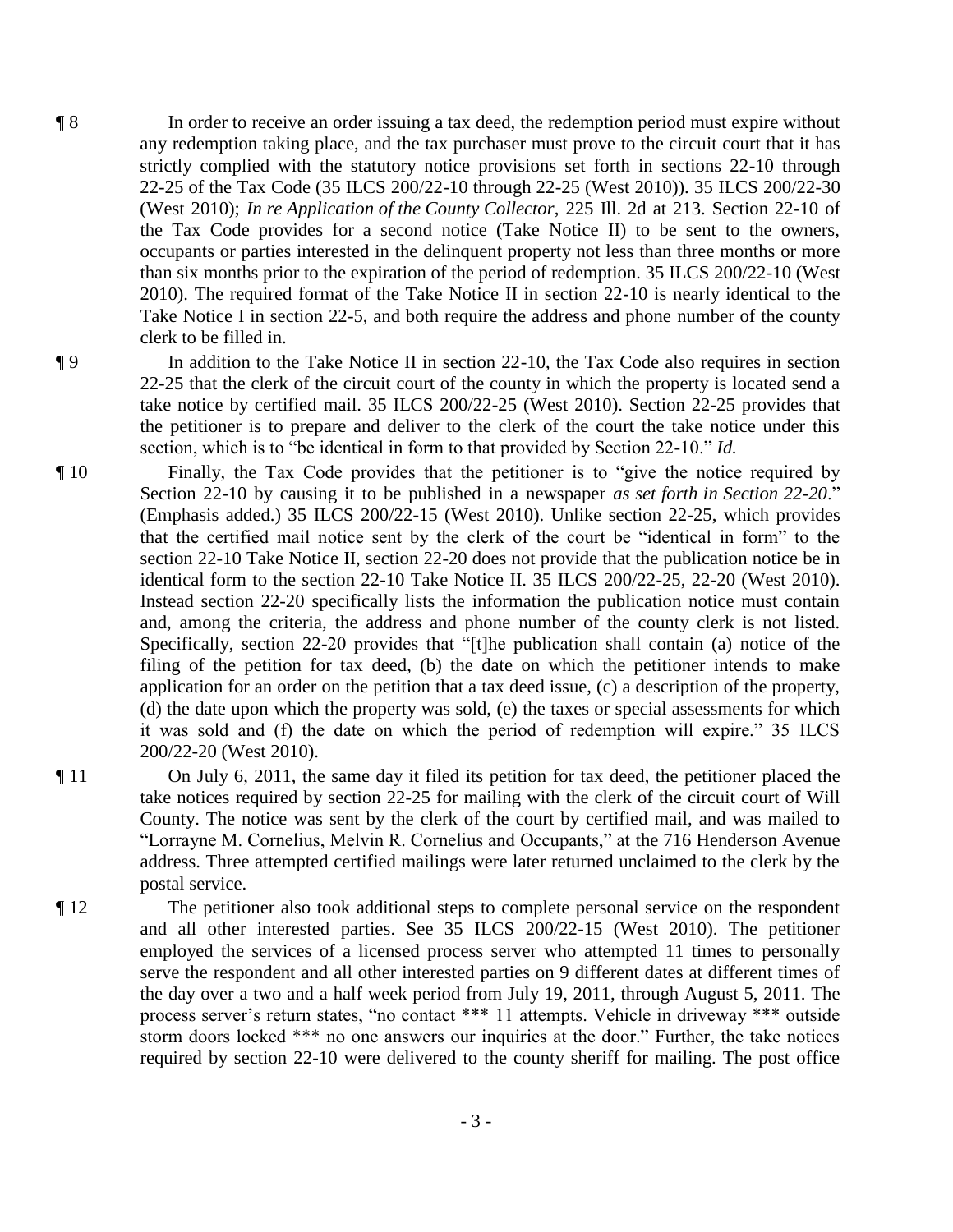showed three different attempts of the certified mail notice on July 15, July 20 and July 30, 2011. All the certified mailings went unclaimed.

¶ 13 Newspaper publication of the notice for application of an order for tax deed was timely published in accordance with the requirements of section 22-20 of the Tax Code. The publication occurred in the Joliet Times Weekly, a newspaper of general circulation published in Joliet, Illinois. The publication occurred three times after the petition for tax deed was filed: July 14, July 21 and July 28, 2011.

¶ 14 No redemption was made on or before the expiration date of November 4, 2011.

¶ 15 On November 17, 2011, a hearing was held on petitioner's application. Neither the respondent nor any other interested person appeared at the hearing. The petitioner presented testimony and an affidavit in support of its application for an order directing a tax deed to issue. The circuit court of Will County ordered issuance of a tax deed to petitioner, finding, among other things, the following:

> "The person in whose name the real estate was last assessed for general taxes and the owners of and all other persons interested in that real estate are respondents to the Petition [of petitioner DG Enterprises] and have been duly and regularly notified of the pendency of the hearing on that Petition by service of notice hereof, all less than six months and more than three months prior to the expiration of the period of redemption, as extended, from that sale and all as provided by Sections 200/22-10, 22-15, 22-20, 22-25, and 200/22-30 of the Property Tax Code, as amended. Petitioner has given, or caused to be given, all notices required by law and by Sections 200/22-10, 22-15, 22-20, 22-25 and 200/22-30 of the Property Tax Code, as amended. Petitioner has given the notice required by Section 200/22-5 of the Property Tax Code, as amended.

> \*\*\* Petitioner has complied with all provisions of the law and of the statutes in such case made and provided and is entitled to receive a tax deed to that real estate."

¶ 16 On March 14, 2012, the respondent filed an appearance through counsel and a combined motion to dismiss pursuant to sections 2-301 and 2-1401 of the Code of Civil Procedure (735 ILCS 5/2-301, 2-1401 (West 2010)) and section 22-45(3), (4) of the Tax Code (35 ILCS 200/22-45(3), (4) (West 2010)). Respondent argued that petitioner's take notices and publication notices were fatally defective under the statute and failed to comply with due process, depriving the court of jurisdiction and rendering the order for the tax deed void so that it could be attacked at any time.

¶ 17 Following a nonevidentiary hearing, the circuit court granted respondent's combined motion on the pleadings alone and vacated its previous order issuing the tax deed to petitioner. Petitioner's motion to reconsider was denied.

¶ 18 Petitioner appealed, and a divided appellate court affirmed the vacating of the tax deed order. 2014 IL App (3d) 130288. In so doing, the majority first found that the circuit court erred in finding that the tax deed order was void for lack of *in personam* jurisdiction. The majority then concluded that the tax deed order was nonetheless void for failure to give proper statutory notice. In the majority's view, the failure to completely fill in the information on the Take Notices I and II with the address and phone of the county clerk meant that "the petitioner did not, therefore, 'serve [the respondent] with the notices required by section 22-10 through 22-30.' " *Id.* ¶ 33.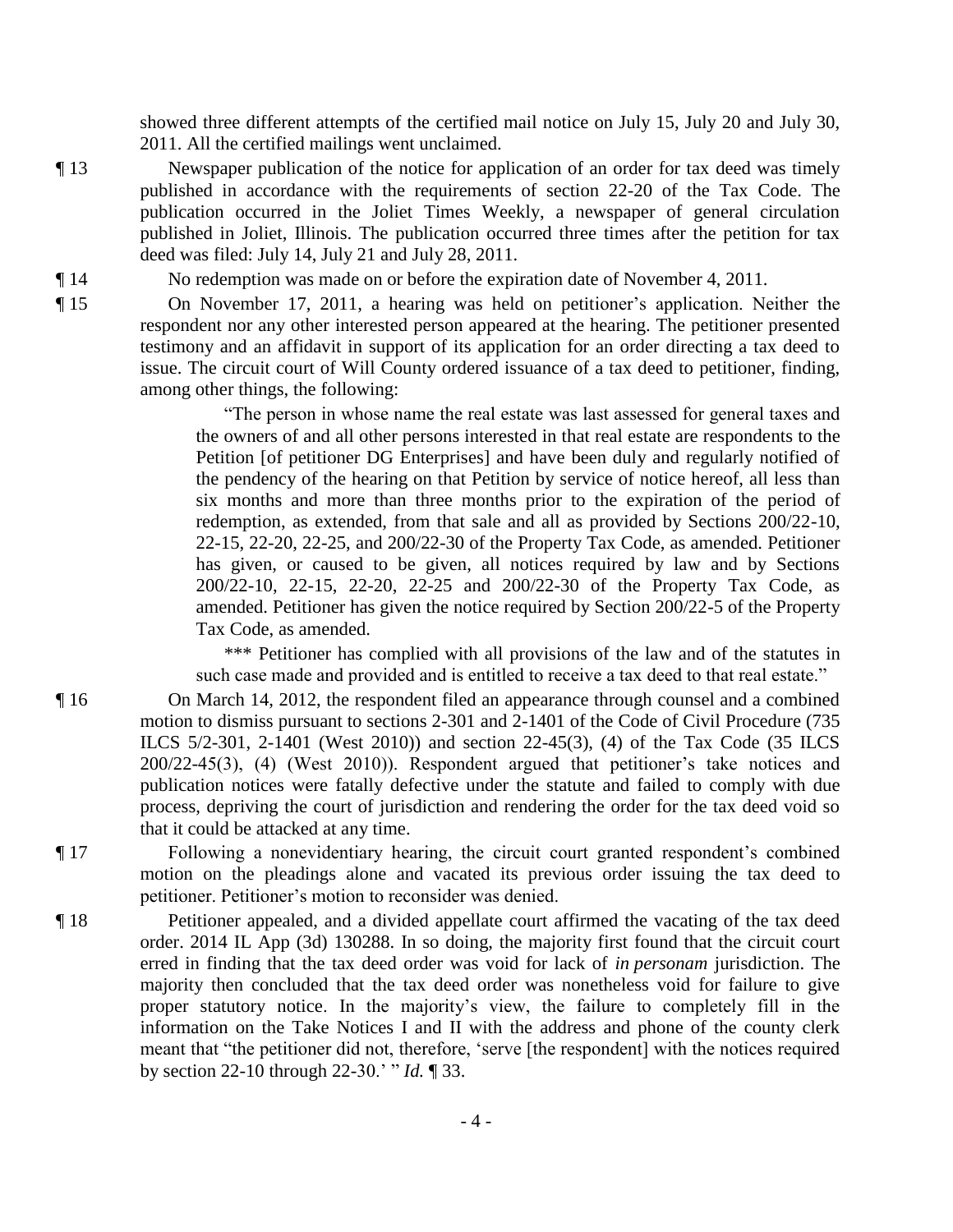- ¶ 19 The appellate court dissent disagreed with the majority's conclusion that a technical defect in the Take Notices I and II could render the tax deed void. According to the dissent, once the trial court acquires jurisdiction over the land, any subsequent challenge to the issuance of the tax deed renders its order voidable, not void. *Id.* ¶ 42 (Schmidt, J., dissenting). Moreover, the grounds for collaterally challenging the issuance of a tax deed are specifically limited by the legislature to the grounds listed in section 22-45 of the Tax Code (35 ILCS 200/22-45 (West 2010)). 2014 IL App (3d) 130288, ¶ 47 (Schmidt, J., dissenting). The dissent noted that respondent had requested that the court grant relief under section  $22-45(4)$ ,<sup>2</sup> but respondent's failure to allege that petitioner did not name her in the notice prevented respondent from establishing grounds for relief under that subsection. Finally, the dissent noted that "[c]onspicuously absent from section 22-45 is the basis relied upon by the majority: a failure to provide the name and phone number of the county clerk in the take notice." *Id.* ¶ 48.
- ¶ 20 Petitioner filed a petition for leave to appeal (Ill. S. Ct. R. 315 (eff. July 1, 2013)), which we granted. For the reasons that follow, we reverse the judgments of the circuit and appellate courts.
- 

 $\overline{a}$ 

## ¶ 21 ANALYSIS

# ¶ 22 I. Statutory Relief

¶ 23 The case before us is based on respondent's collateral attack of the tax deed under section 2-1401 of the Code of Civil Procedure (735 ILCS 5/2-1401 (West 2010)). The review of an order granting a section 2-1401 petition on the pleadings alone is *de novo*. *People v. Vincent*, 226 Ill. 2d 1, 18 (2007).

¶ 24 This court has observed that two competing policy concerns are implicated by collateral attacks on tax deed orders:

> "On the one hand, '[t]he forced sale of a home is a grave and melancholy event' [citation] that can have severe consequences for the delinquent taxpayer. Allowing a collateral attack upon the tax deed order provides the delinquent taxpayer with an opportunity, in addition to the direct appeal, to ensure that the order was properly obtained. On the other hand, the availability of a collateral challenge to the tax deed order tends to undermine the finality and, hence, the marketability of the tax deed. This point is significant because tax purchasers participate in the tax sale system in order to obtain marketable titles. [Citation.] If tax purchasers do not participate in tax sales, then delinquent taxpayers lose the incentive to pay their real estate taxes and tax revenues fall." *In re Application of the County Collector*, 217 Ill. 2d 1, 17-18 (2005) (*Lowe I*).

¶ 25 In section 22-45 of the Tax Code, the legislature has expressed the balance it has struck between these competing public policies. *Id.* at 21-22. Section 22-45 provides in relevant part as follows:

<sup>&</sup>lt;sup>2</sup>The dissent also noted that respondent had requested relief under subsection  $22-45(3)$ , which allows collateral attack where there is proof that the tax purchaser procured the deed by fraud or deception. 35 ILCS 200/22-45(3) (West 2010). Respondent seems, however, to have abandoned section 22-45(3) as grounds for relief in the appeal before this court.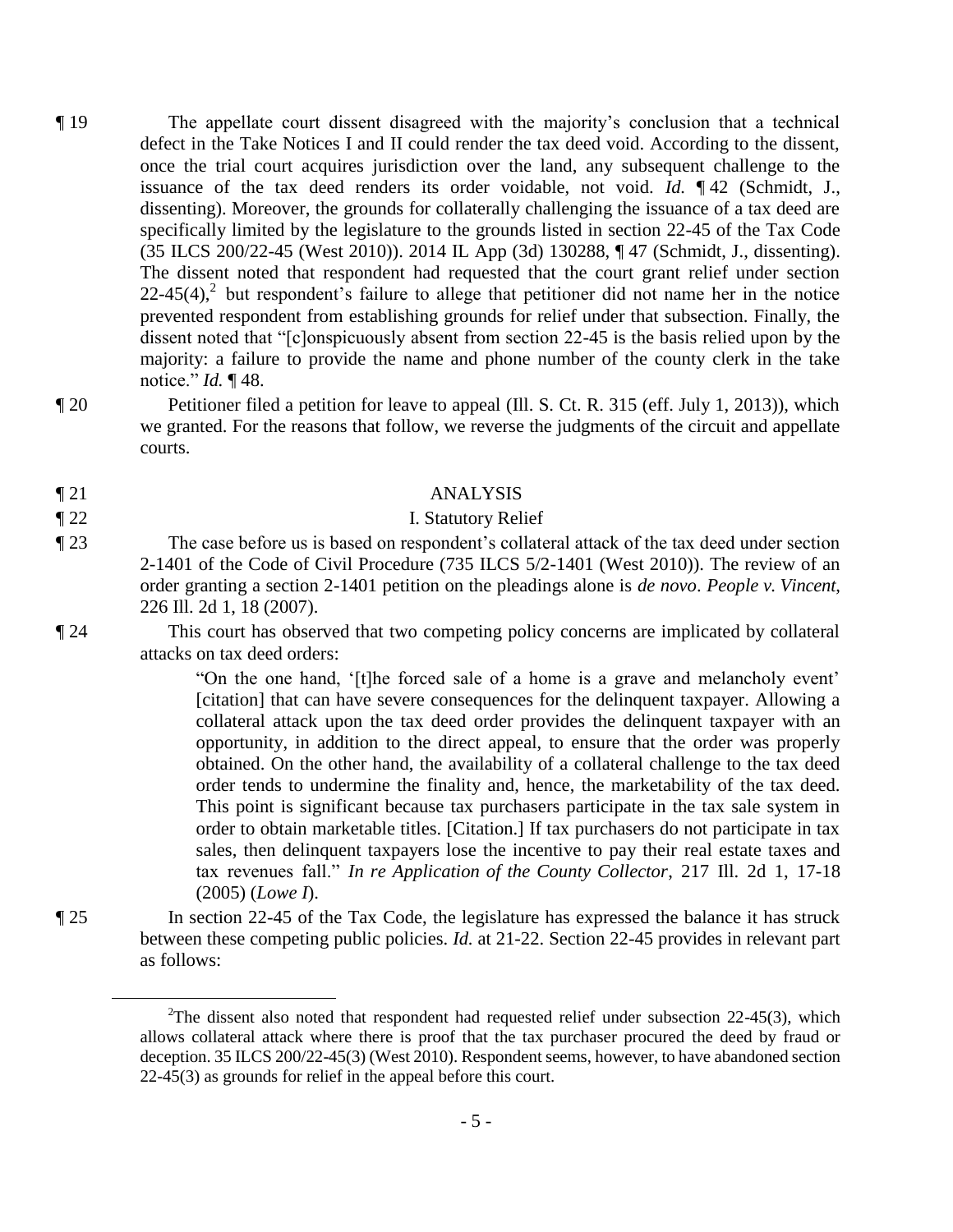"§ 22–45. Tax deed incontestable unless order appealed or relief petitioned. Tax deeds issued under Section 22–40 are incontestable except by appeal from the order of the court directing the county clerk to issue the tax deed. However, relief from such order may be had under Sections 2–1203 or 2–1401 of the Code of Civil Procedure in the same manner and to the same extent as may be had under those Sections with respect to final orders and judgments in other proceedings. The grounds for relief under Section 2–1401 shall be limited to:

(1) proof that the taxes were paid prior to sale;

(2) proof that the property was exempt from taxation;

 (3) proof by clear and convincing evidence that the tax deed had been procured by fraud or deception by the tax purchaser or his or her assignee; or

 (4) proof by a person or party holding a recorded ownership or other recorded interest in the property that he or she was not named as a party in the publication notice as set forth in Section 22–20, and that the tax purchaser or his or her assignee did not make a diligent inquiry and effort to serve that person or party with the notices required by Sections 22–20 through 22–30." 35 ILCS 200/22-45 (West 2010).

¶ 26 Specifically, respondent relied upon subsection 22-45(4), but this ground is invoked by a person or party with a recorded interest in the tax deed property who was not served notice in any manner whatsoever. *Lowe I*, 217 Ill. 2d at 21; *In re Application of the County Collector*, 397 Ill. App. 3d 535, 544 (2009) ("section 22-45(4) allows relief from a tax deed where the petitioner provides proof that he held a recorded interest in the property, that he was not named as a party in the publication notice as set forth in section 22-20, and that the tax purchaser or his or her assignee did not make a diligent inquiry and effort to serve him with the notices required"). Here, there is no dispute that respondent was named in the publication and take notices. As noted above, section 22-45(4) specifically provides that this ground for collateral attack is limited to situations where there is proof by one holding a recorded interest in the property "that he or she was not named as a party in the publication notice as set forth in Section 22-20." 35 ILCS 200/22-45(4) (West 2010). Again, there was no proof in this case that anyone who held an interest in the property was not named in the publication notice.

¶ 27 Respondent and the appellate court essentially believe that the failure to include the address and phone number of the county clerk was tantamount to respondent not being named in the notice at all, or in the alternative, that the failure to include the information about the clerk was enough of a reason to declare the tax deed void or voidable in a collateral attack based on a violation of section 22-45(4). But this argument is without merit.

¶ 28 If the legislature believed that it was essential to include the address and phone number of the county clerk in the publication notice, it would have said so plainly, or at the very least would have provided that the publication notice be "identical in form" to the section 22-10 notice as it did in the case of the section 22-25 notice. But unlike section 22-25, which provides that the certified mail notice sent by the circuit court clerk be identical in form to the section 22-10 notice, section 22-20 does not provide that the publication notice be in identical form. Instead, the statutory scheme provides that the publication notice be "published in a newspaper *as set forth in Section 22-20*." (Emphasis added.) 35 ILCS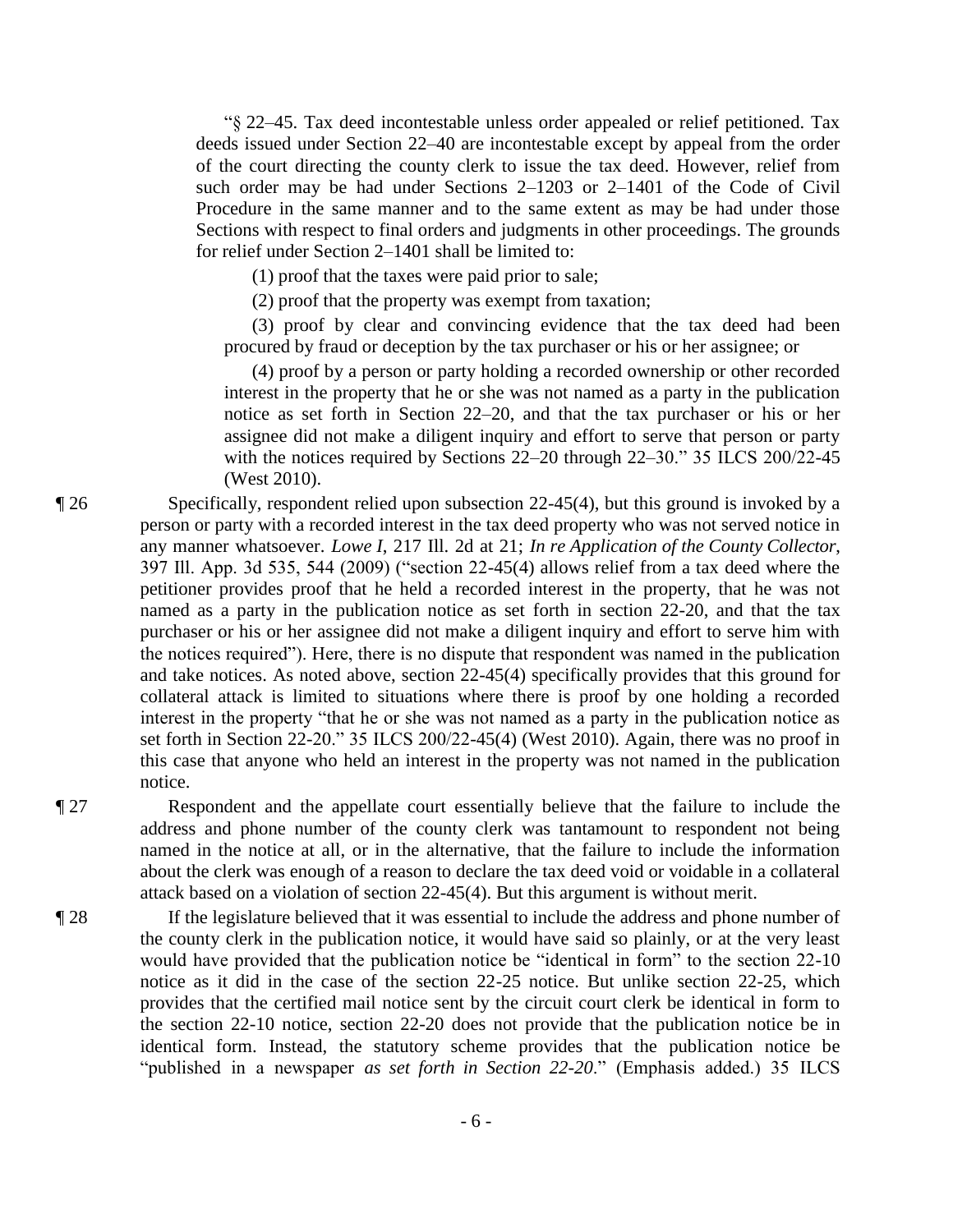200/22-15 (West 2010). Section 22-20 in turn specifically lists the information the publication notice must contain, and the address and phone number of the county clerk are not listed among the criteria required. See 35 ILCS 200/22-20 (West 2010).

¶ 29 We therefore conclude, as the appellate court dissent did, that respondent's failure to prove or even allege that petitioner did not name respondent in the notices prevented respondent from establishing grounds for relief under section 22-45(4). Section 22-45 simply does not include the technical defect of failing to provide the name and phone number of the county clerk in the take notices as a ground for collateral relief, and the appellate court erred in relying upon that ground. Section 22-45 evinces an intent on the part of the General Assembly "to protect tax deed orders from collateral attack 'on questions relating to notice,' " unless the challenge squarely fits within the language of section 22-45. *Lowe I*, 217 Ill. 2d at 20-21 (quoting *In re Application of the County Treasurer*, 92 Ill. 2d 400, 408 (1982)).

¶ 30 Perhaps realizing respondent cannot satisfy the requirement in section 22-45(4) of proof that petitioner did not name respondent in the publication notice, respondent argues for a novel interpretation of the statute. Respondent argues that despite the legislature's conjunctive use of the word "and" in section 22-45(4), the word "and" should instead be read in the disjunctive to effectively create an independent ground for collaterally attacking the tax deed if the interested party can simply prove that the tax purchaser did not make a diligent inquiry and effort to serve that party with the notices required by sections 22-10 through 22-30.

¶ 31 Defendant's argument raises an issue of statutory construction, which we review *de novo*. *People v. A Parcel of Property Commonly Known as 1945 North 31st Street, Decatur, Macon County, Illinois*, 217 Ill. 2d 481, 500 (2005). It is well settled that generally the use of a conjunctive such as "and" indicates that the legislature intended that *all* of the listed requirements be met. *Id.* at 501. In *Parcel*, this court rejected an argument urging the disjunctive reading of the word "and" by stating the following:

> "This contention lacks merit. The pertinent conditions \*\*\* are plainly joined with the term 'and.' This court long ago observed the obvious: 'The conjunction "and" \*\*\* signifies and expresses the relation of addition.' [Citation.] Of course, the word 'and' is sometimes considered to mean 'or,' and vice versa, in the interpretation of statutes. However, '[t]his is not done except in cases where there is an apparent repugnance or inconsistency in a statute that would defeat its main intent and purpose. When these words are found in a statute and their accurate reading does not render the sense dubious they should be read and interpreted as written in the statute.' *Voight v. Industrial Comm'n*, 297 Ill. 109, 114 (1921)." *Id.* at 500-01.

¶ 32 Here, there is nothing to suggest that an accurate reading of "and" in section 22-45(4) would defeat the main intent and purpose of the statute. Nor is there anything "dubious" about reading "and" conjunctively. Instead, we find that to adopt the respondent's interpretation would mean upsetting the careful balance the legislature has crafted between the competing policies of allowing collateral review in limited circumstances on the one hand and of honoring the finality and marketability of tax deeds on the other hand. We think it obvious that if the legislature had meant to provide a separate ground for a collateral attack based solely on the lack of diligent inquiry and effort in serving the notices, it would have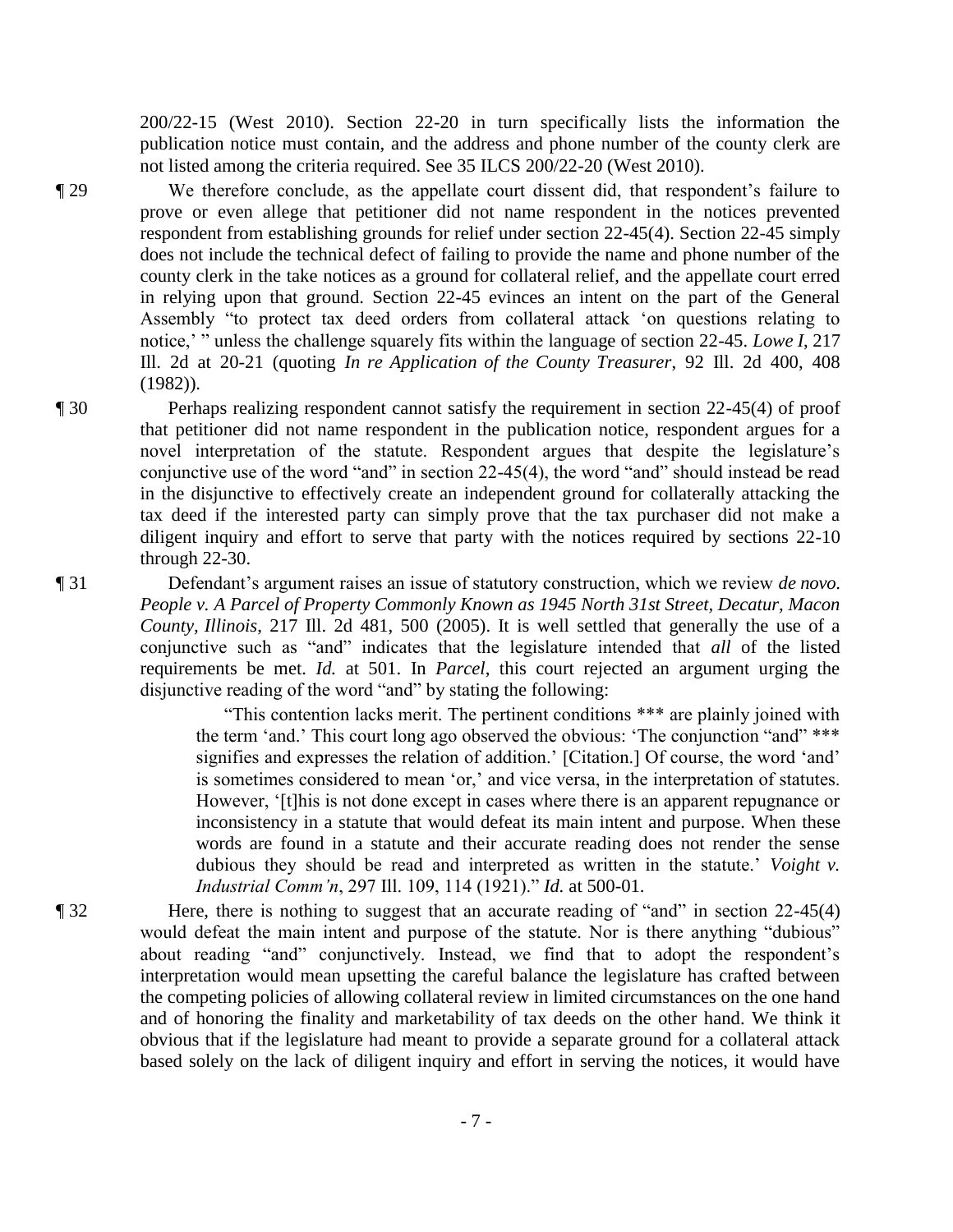crafted a subsection (5) to section 22-45. Accordingly, the statute must be applied as written.

¶ 33 II. Due Process

- ¶ 34 We next consider respondent's contention that the tax deed should be set aside because Lorrayne Cornelius was denied her due process right to "adequate notice" under the United States and Illinois Constitutions (U.S. Const., amend. XIV, § 1; Ill. Const. 1970, art. I, § 2). Respondent argues that "[c]ollectively, the unsuccessful attempts at personal service, failure to make diligent inquiry and effort to locate and serve her, \*\*\* defective publication and numerous defects within the prepared notices resulted in a total lack of notice" and a violation of Lorrayne's due process rights. Citing *Jones v. Flowers*, 547 U.S. 220 (2006), and *In re Application of the County Collector*, 225 Ill. 2d 208 (2007) (*Lowe II*), respondent argues that petitioner should have taken additional steps to find and notify Lorrayne in order to satisfy due process standards after attempts to personally serve her solely at the property of record failed. Specifically, respondent suggests that petitioner should have asked neighbors about Lorrayne's whereabouts, conducted an internet search for her, and sent notice by regular mail.
- ¶ 35 In *Jones*, the issue was whether the government must take additional steps to provide notice before taking an owner's property when the notice of tax sale is returned undelivered. *Jones*, 547 U.S. at 223. In that case, Jones purchased a home in 1967 on Bryan Street, in Little Rock, Arkansas, and lived there with his wife until he separated from her in 1993. Jones then moved into an apartment but continued to pay the mortgage on the house until it was paid off in 1997. The property taxes, however, went unpaid after the mortgage was paid off. *Id.*

¶ 36 In April 2000, the Commissioner of State Lands mailed a certified letter to Jones at the Bryan Street address notifying him of the tax delinquency and his right to redeem the property. The mailing informed Jones that unless he redeemed the property, it would be subject to public sale two years later on April 17, 2002. The letter was returned "unclaimed." Two years later, the Commissioner published a notice of public sale in the local newspaper. No bids were submitted, but respondent Linda Flowers was eventually allowed to submit a purchase offer. The Commissioner mailed another certified letter to Jones at the Bryan Street address notifying him that his house would be sold to Flowers if he did not pay his taxes, and this letter was also returned "unclaimed." Flowers then purchased the house. After the 30-day period for postsale redemption passed, an unlawful detainer notice was served at the property on Jones's daughter, who then told Jones about the tax sale. *Id.* at 223-24.

- ¶ 37 The United States Supreme Court in *Jones* began its analysis by reiterating that "[d]ue process does not require that a property owner receive actual notice before the government may take his property." *Id.* at 226. Instead, "due process requires the government to provide 'notice reasonably calculated, under all the circumstances, to apprise interested parties of the pendency of the action and afford them an opportunity to present their objections.' " *Id.* (quoting *Mullane v. Central Hanover Bank & Trust Co.*, 339 U.S. 306, 314 (1950)).
- ¶ 38 The Court noted, however, that it had never addressed the "new wrinkle" of whether due process requires further measures when it is known prior to the taking that the attempt at notice has failed. *Id.* at 227. The Court found that it did not "think that a person who actually desired to inform a real property owner of an impending tax sale of a house he owns would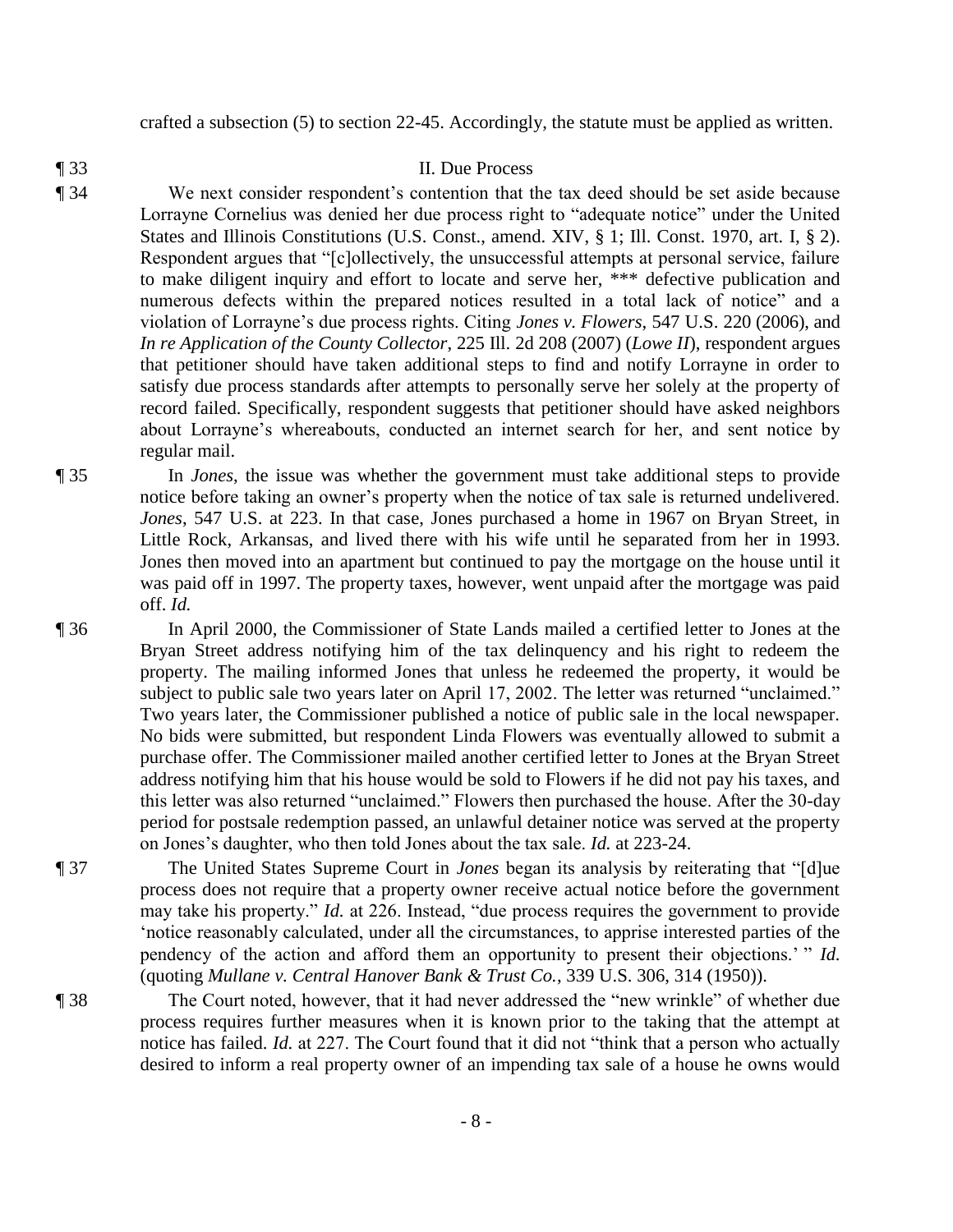do nothing when a certified letter sent to the owner is returned unclaimed." *Id.* at 229. The Court decided that a person actually desirous of informing Jones "would take further reasonable steps if any were available." *Id.* at 230.

 $\overline{a}$ 

¶ 39 The Court explained that there were several reasonable steps that could have been taken when the certified letter to Jones was returned unclaimed: (1) the notice could have been resent by regular mail<sup>3</sup> so that a signature was not required; (2) the notice could have been posted on the front door; or (3) the notice could have been addressed to "occupant." *Id.* at 234-35. The Court rejected Jones's claim, however, that the Commissioner should have looked for Jones's new address in the Little Rock telephone book and other governmental records, including income tax rolls. *Id.* at 235-36. The Court found that such an "open-ended search for a new address—especially when the State obligates the taxpayer to keep his address updated with the tax collector [citation]—imposes burdens on the State significantly greater than the several relatively easy options outlined above." *Id.* at 236.

¶ 40 Finally, the Court was careful to caution that it was declining to prescribe the form of service that states should adopt, determining instead that the State of Arkansas could choose how to proceed in response to the Court's conclusion that notice was inadequate under the particular facts of this case. *Id.* at 238. The Court noted that the states have taken a variety of approaches to the present question. *Id.* It then listed with approval in a footnote several state statutory schemes, including the notice provisions of the Tax Code (see 35 ILCS 200/21-75(a), 22-10, 22-15 (West 2010)). *Jones*, 547 U.S. at 228 n.2 (noting that many states, including Illinois, "require that notice be given to the occupants of the property as a matter of course").

¶ 41 We find that respondent's reliance upon *Jones* is unavailing and that due process concerns were not violated in this case. In *Lowe II*, this court was asked to reconsider its decision in *Lowe I* in light of *Jones*. We began by noting that the Tax Code is distinguishable from the statutory scheme in *Jones*:

> "The notice provided pursuant to the Illinois Property Tax Code is far more comprehensive than the notice provided for in the Arkansas statute at issue in *Jones*. The Arkansas statute required the state to send only one notice, by certified mail, to a property owner notifying him of the government's intent to sell his property for delinquent taxes. In contrast, the Illinois statute provides that the county collector must provide notice to a delinquent taxpayer by certified or registered mail before obtaining a judgment order from the circuit court authorizing the sale of the property. 35 ILCS 200/21–110, 21–115, 21–135 (West 1994). In addition, after the court has ordered the sale of the property and the property has been sold to a tax purchaser, the county clerk must notify the delinquent taxpayer by certified or registered mail that the property has been sold and that the taxpayer may redeem the property by paying the tax arrearage on or before a specified date. 35 ILCS 200/22–5 (West 1994). Finally, a tax purchaser seeking to obtain a tax deed also must send the delinquent taxpayer notice of the sale and the expiration of the redemption period." *Lowe II*, 225 Ill. 2d at 225-26.

 $3$ The Court observed that sending a letter by regular mail might increase the chances it would be received by the intended recipient because unlike certified mail, regular mail is left at the site to be examined later or possibly forwarded by occupants if the owner has moved. *Jones*, 547 U.S. at 235.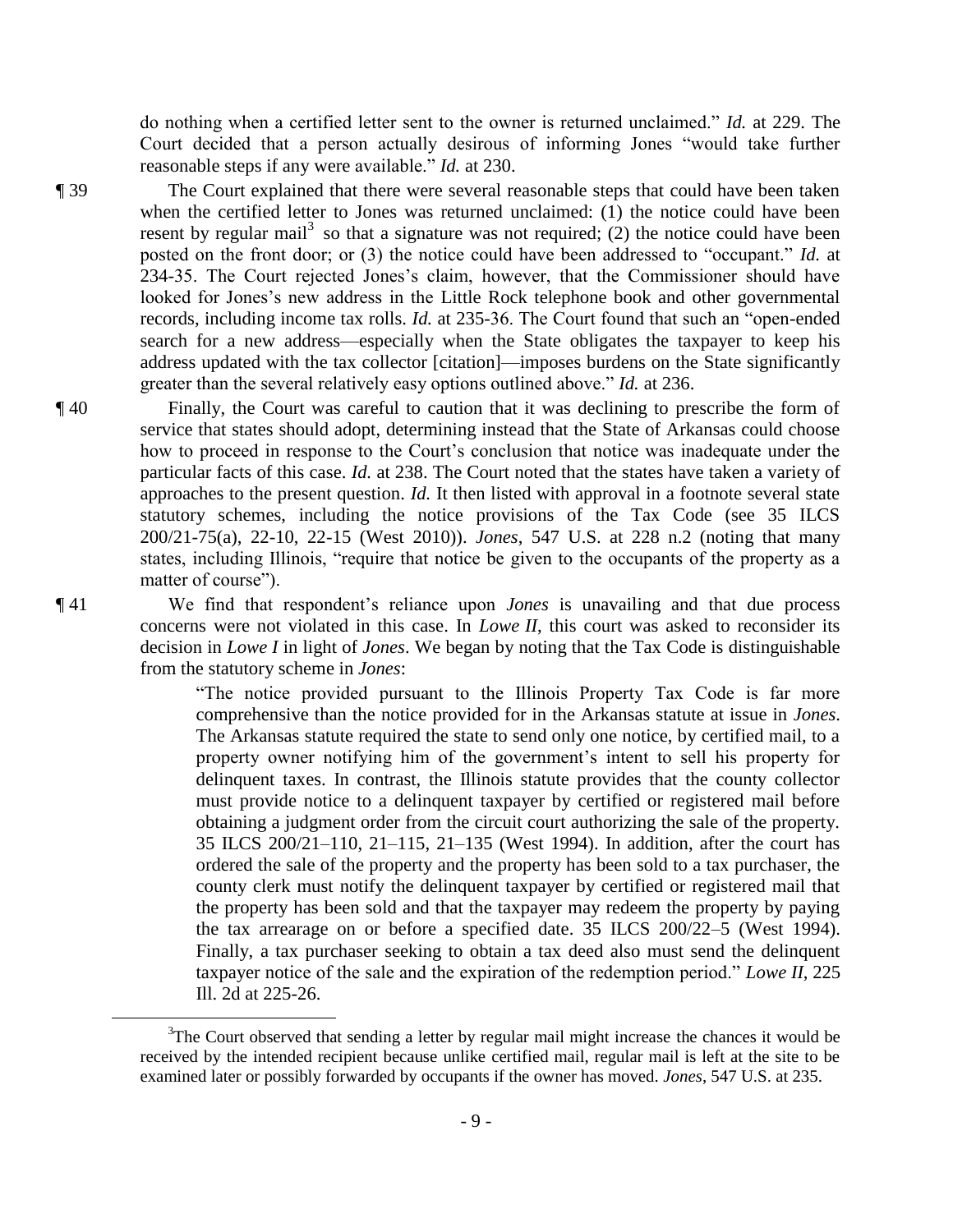¶ 42 This court found that the due process concerns at stake in *Jones* were not at issue in *Lowe II* because Mary Lowe, the property owner, was actually given notice of the tax sale at a time when there was no indication that she was incompetent. *Id.* at 227. This court, however, considered the argument of Lowe's public guardian, that Lowe was denied due process because of the lack of notice for the hearing at which she actually lost title to her home. *Id.*

¶ 43 Specifically, Lowe's public guardian relied upon *Jones*, arguing that certified mail notices in that case were returned "unclaimed," whereas, in Lowe's case, not only were the certified mail notices to her returned "unclaimed," but the envelopes contained a notation from a letter carrier that "Person is Hospitalized" along with carrier's initials and postal route number. The public guardian maintained that *Jones* directly addressed this kind of situation and requires a party seeking a tax deed to follow up on information provided in response to its chosen method of service. *Id.* According to the guardian, had the tax purchaser, Apex, taken additional steps it would have learned that Lowe was incompetent and hospitalized at a mental institution. *Id.* at 228.

¶ 44 In rejecting the guardian's argument, this court found that Apex did take numerous additional steps to notify Lowe of the sale of her property and the filing of the petition for the tax deed. *Id.* This court listed those additional steps as follows: (1) Apex conducted a tract search of the property; (2) the sheriff attempted to personally serve Lowe and "occupant"; (3) the sheriff also sent the section 22-10 take notice by certified mail addressed to Lowe and "occupant"; (4) the clerk of the court attempted to serve Lowe and "occupant" with the section 22-10 notice by certified mail; (5) Apex served the section 22-10 take notice on the law firm that prepared the quitclaim deed in 1993, and on the mortgagee of the property; (6) Apex's agent visited the property and spoke with a neighbor who said that the Lowes owned the property but no one lived there; and (7) Apex checked city and suburban phone directories and voter registration records to find another address for Lowe. *Id.* at 228-29.

¶ 45 This court found that the steps taken by Apex exceeded those suggested in *Jones* as reasonable and in fact included an "open-ended search for a new address" in phone books and government records that was specifically noted in *Jones* as unnecessary. *Id.* at 229. This court said that requiring the tax purchaser to investigate where and why Lowe might be hospitalized would be an "open-ended search [that] would impose a significantly greater burden than required under *Jones*." *Id.* at 230. Accordingly, this court concluded that the attempts at notice were sufficient to satisfy due process under *Jones*. *Id.* at 229.

¶ 46 Turning to the facts of the case before us, we conclude that petitioner also took numerous additional steps to notify respondent of all the proceedings in this case, which culminated in the granting of the petition for tax deed. As in *Lowe II*, petitioner here took all of the required statutory steps that were in excess of that provided by the Arkansas statutory scheme at issue in *Jones*. In that regard, petitioner ordered a title examination and a commitment for title insurance showing the necessary parties for the tax deed. A licensed process server attempted 11 times over a 3-week period to personally serve Lorrayne Cornelius, Melvin Cornelius and "occupant." The process server reported back that there was a vehicle in the driveway but "no one answers our inquiries at the door." The Will County sheriff sent the section 22-10 take notice by certified mail addressed to Lorrayne Cornelius, Melvin Cornelius and "occupant." The clerk of the circuit court of Will County also attempted to serve Lorrayne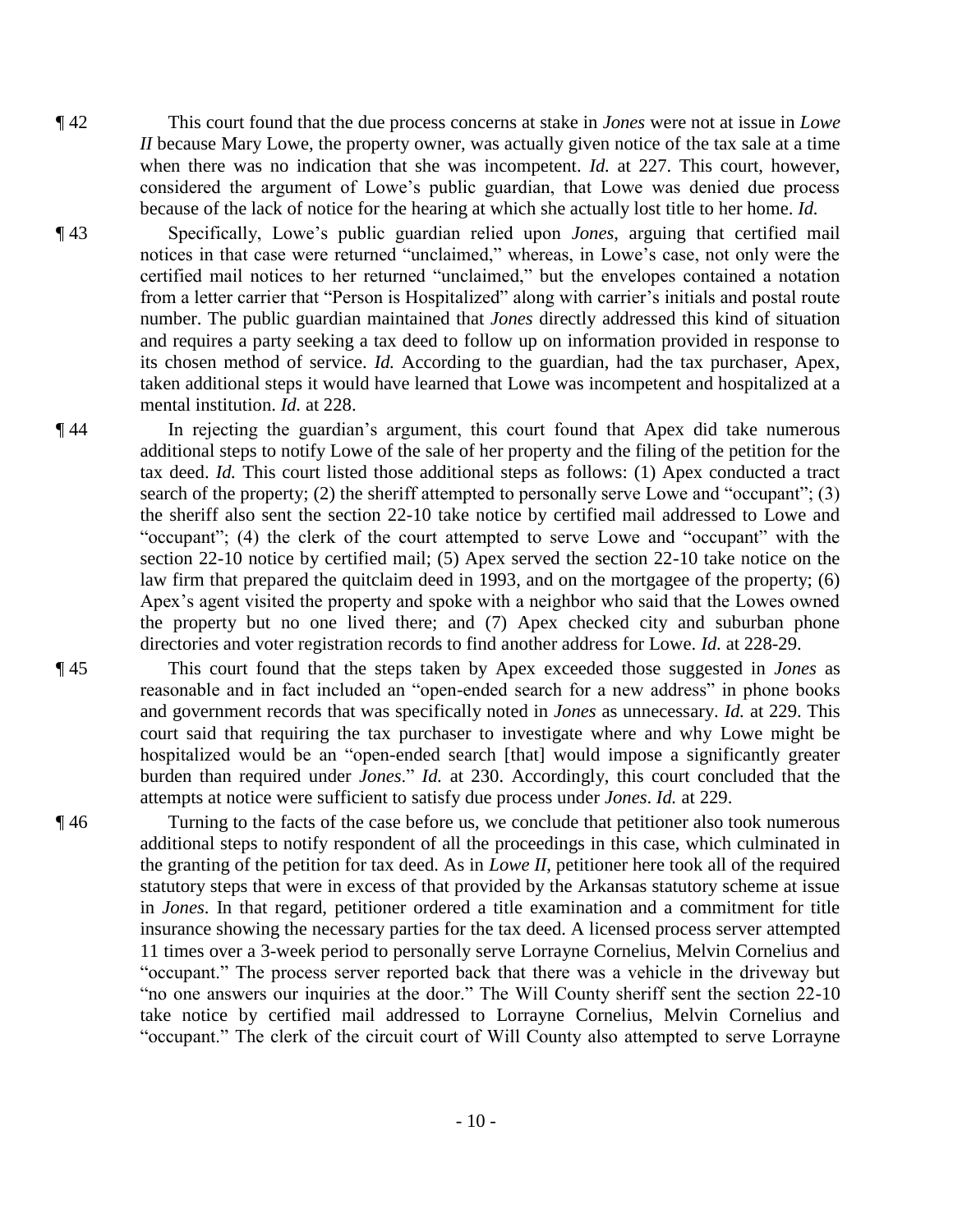Cornelius, Melvin Cornelius and "occupant" with the section 22-10 take notice by certified mail, return receipt requested.

- ¶ 47 Respondent argues that when service failed at the property, petitioner should have attempted to locate Lorrayne Cornelius by asking neighbors, doing an Internet search of the public records of Will County, or sending the notice to her property by regular mail. Respondent contends that if petitioner had done a search of the public records it would have seen a release on the mortgage of the property dated July 7, 2000, which was recorded in the county recorder's office. On page two of the release is the legend: "Mail to: Vincent Cornelius County Farm Professional Park 122E S. County Farm Rd., Wheaton IL." Respondent argues that petitioner should have reviewed this record and then should have contacted Vincent Cornelius in an attempt to learn the whereabouts of Lorrayne Cornelius.
- ¶ 48 We find that respondent's argument must be rejected. The search of the records of the county recorder's office that respondent suggests is precisely the sort of "open-ended search for a new address" of the government records that was expressly held not to be required in *Jones* and *Lowe II*.
- ¶ 49 It is true that petitioner could have sent its notices by regular mail when certified mail notice failed, but we do not read *Jones* as requiring this additional step in every case. Indeed, *Jones* expressly noted that there was leeway for different approaches and observed that the Illinois statutory scheme that requires notice to be sent to "the occupants of the property as a matter of course" in addition to the named parties of record, was an additional step. See *Jones*, 547 U.S. at 234-35, 228 n.2. We also note that regular mail notice was not attempted in *Lowe II* either, yet due process standards were held to be satisfied in that case.
- ¶ 50 Respondent also argues that the technical defect in the take notices of not including the address and phone number of the county clerk plays into the equation of whether due process standards were met in this case. We find no merit to that contention. Whether the unclaimed notices included the address and phone number of the county clerk has nothing to do with whether the notices themselves were reasonably calculated to reach the respondent. Moreover, assuming the notices had reached their intended recipients, the information omitted was not of such a nature that it rendered the notices constitutionally defective in terms of apprising the interested parties of the pendency of the action and affording them an opportunity to present their objections.

# ¶ 51 III. Indemnity Fund

¶ 52 As a final matter, we note that an alternative form of relief might be available to the estate of Lorrayne Cornelius under the indemnity provisions of the Tax Code. See 35 ILCS 200/21-295 *et seq.* (West 2010). The indemnity provisions were enacted by the legislature in 1970 in recognition that taxes may go unpaid and property may be lost to a tax deed in situations where there are equitable circumstances that favor the former property owner. See *Lowe I*, 217 Ill. 2d at 28. "The provisions create an indemnity fund, from which, pursuant to section 21–305 (35 ILCS 200/21–305 (West 2010)), the former property owner may seek a monetary award for the loss of property." *Id.*

 $\sim$  Section 21-305(a)(1) provided at the time relevant to this case that an owner who resides on property with four or fewer dwelling units on the last day of the period of redemption, and who is seeking an award of \$99,000 or less, may recover from the indemnity fund by